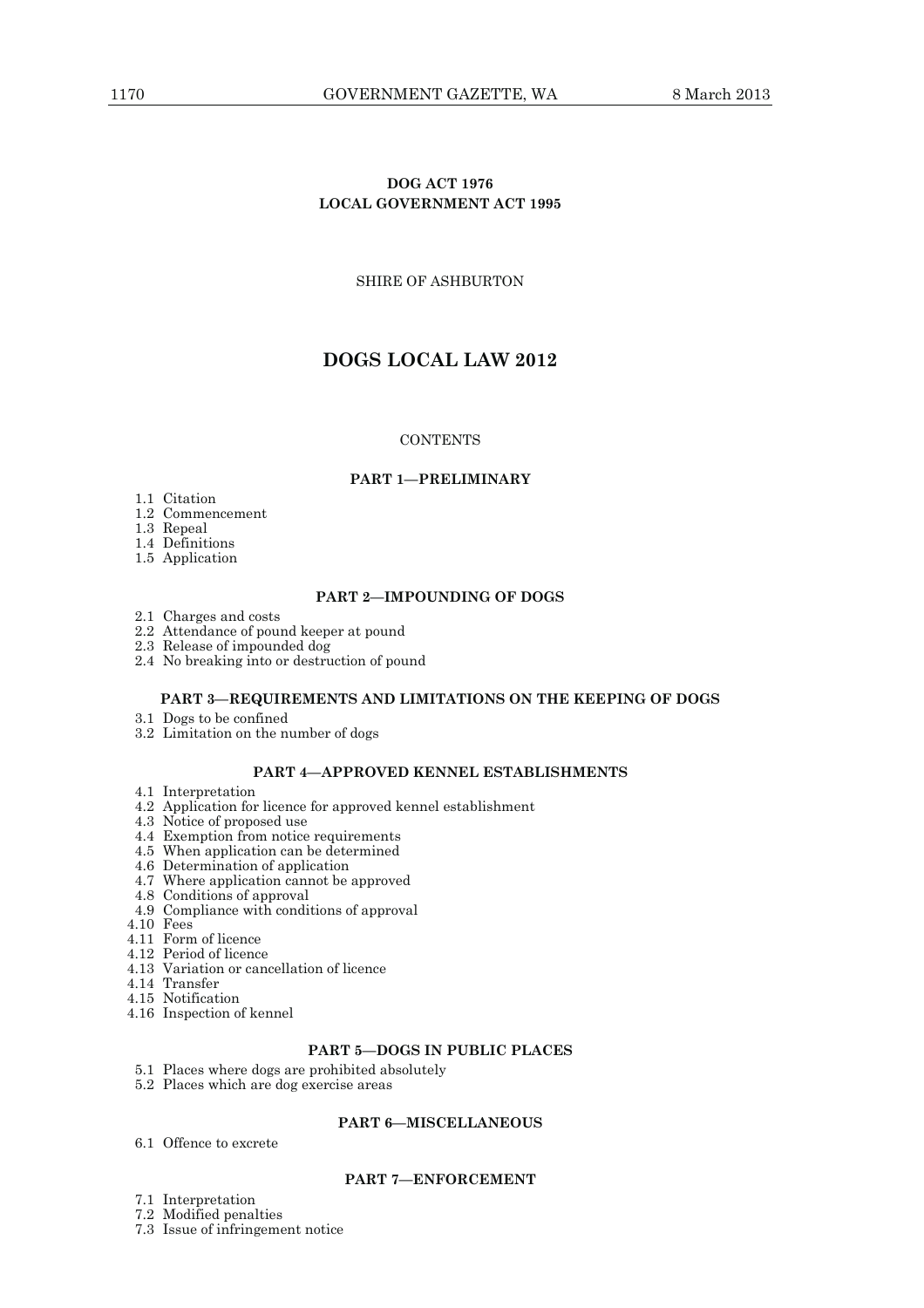- 7.4 Failure to pay modified penalty
- 7.5 Payment of modified penalty
- 7.6 Withdrawal of infringement notice
- 7.7 Service

### **Schedule 1**

Application for a licence for an approved kennel establishment

# **Schedule 2**

Conditions of a licence for an approved kennel establishment

# **Schedule 3**

Offences in respect of which modified penalty applies

**Schedule 4** 

Dog off-leash exercise areas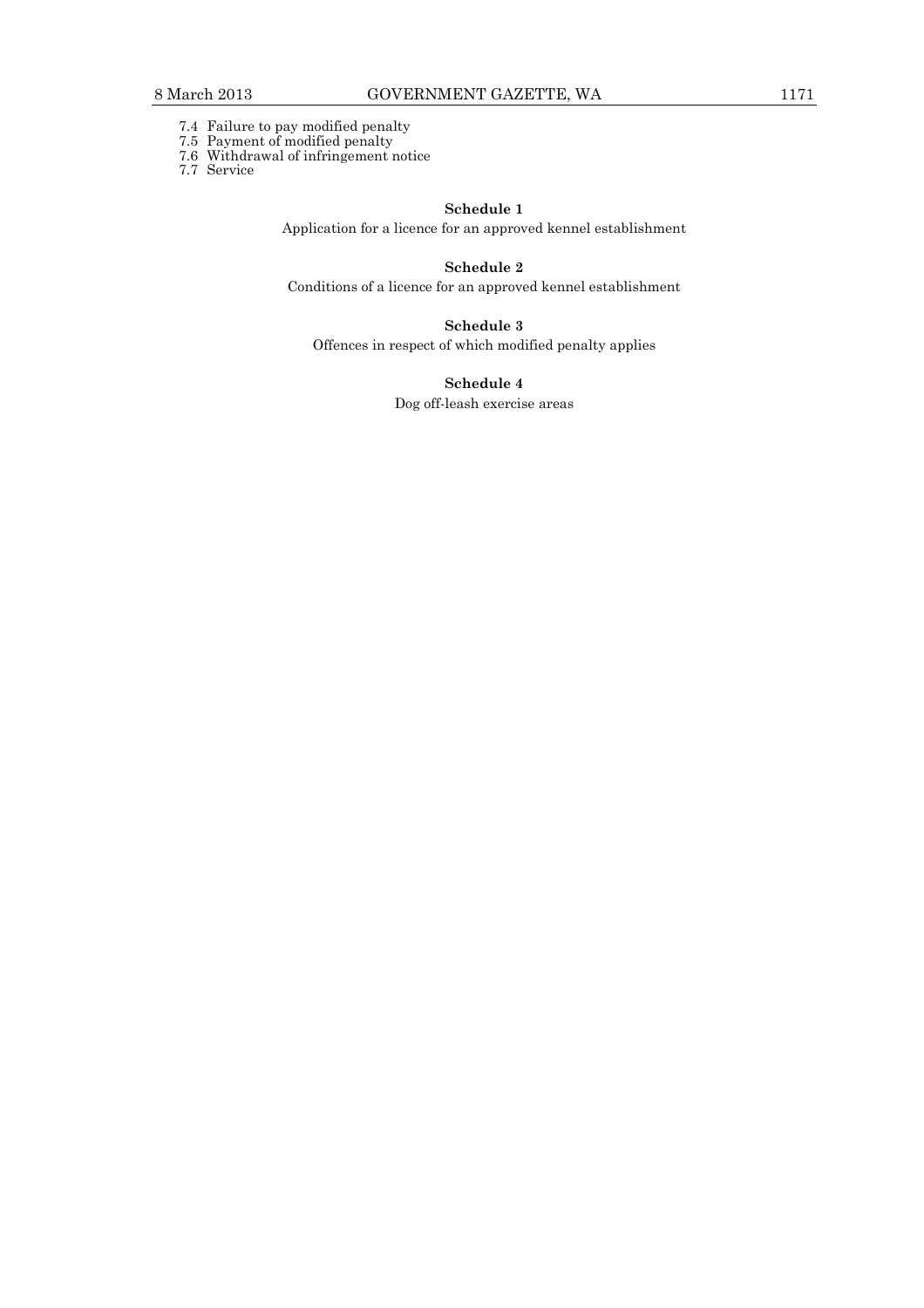# **DOG ACT 1976 LOCAL GOVERNMENT ACT 1995**

### SHIRE OF ASHBURTON

# **DOGS LOCAL LAW 2012**

Under the powers conferred by the *Dog Act 1976,* the *Local Government Act 1995* and under all other powers enabling it, the Council of the Shire of Ashburton resolved on 23 January 2013 to make the following local law.

### **PART 1—PRELIMINARY**

### **1.1 Citation**

This local law may be cited as the *Shire of Ashburton Dogs Local Law 2012*.

#### **1.2 Commencement**

This local law comes into operation 14 days after the date of its publication in the *Government Gazette*.

### **1.3 Repeal**

The *Shire of Ashburton "Local Law Relating to Dogs"* as published in the *Government Gazette* on 3 June 1998 is repealed.

#### **1.4 Definitions**

In this local law unless the context otherwise requires—

*Act* means the *Dog Act 1976*;

- *authorised person* means a person appointed by the local government to perform all or any of the functions conferred on an authorised person under this local law;
- *CEO* means the Chief Executive Officer of the local government;
- *children's playground* means an area set aside for use by children and noted by the presence of dedicated children's playground equipment and the presence of either white sand or other form of soft fall surface**;**
- *dangerous dog* means a dog which is the subject of a declaration under Section 33E of the Act declaring it to be a dangerous dog;

*district* means the district of the local government;

- *food premises* means any premises or vehicle in which a food business, as defined in section 10 of the *Food Act 2008*, is being carried on;
- *food transport vehicle* has the meaning given to it in the *Food Act 2008*;

*local government* means the Shire of Ashburton;

*pound keeper* means a person authorised by the local government to perform all or any of the functions conferred on a "pound keeper" under this local law;

*Regulations* means the *Dog Regulations 1976*;

*Schedule* means a schedule in this local law;

*thoroughfare* has the meaning given to it in section 1.4 of the *Local Government Act 1995*; and

*town planning scheme* means a town planning scheme made by the local government under the *Planning and Development Act 2005* which applies throughout the whole or a part of the district.

### **1.5 Application**

This local law applies throughout the district.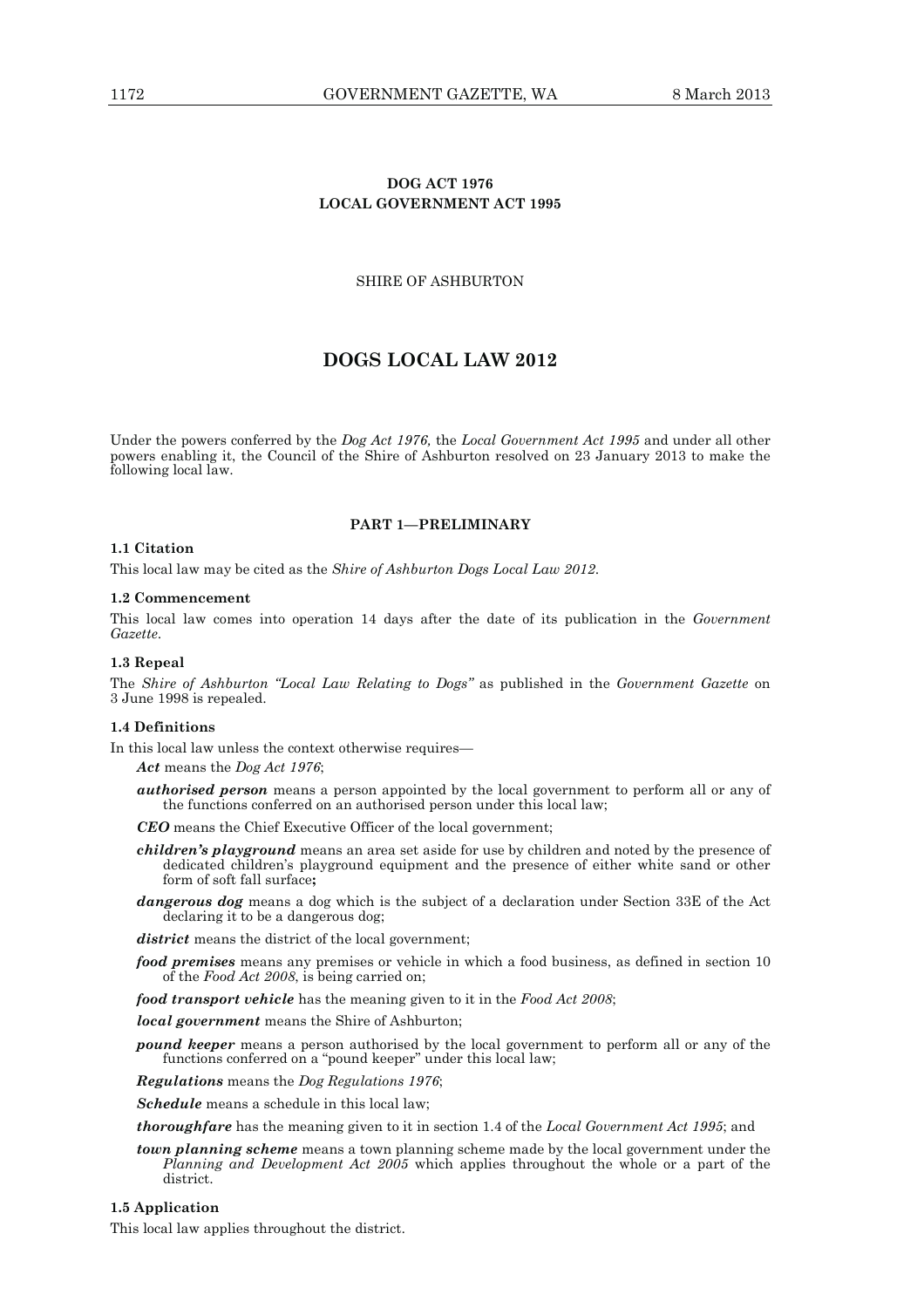### **PART 2—IMPOUNDING OF DOGS**

#### **2.1 Charges and costs**

The following are to be imposed and determined by the local government under sections 6.16 to 6.19 of the *Local Government Act 1995*—

- (a) the charges to be levied under section 29(4) of the Act relating to the seizure and impounding of a dog;
- (b) the additional fee payable under section 29(4) of the Act where a dog is released at a time or on a day other than those determined under clause 2.2; and
- (c) the costs of the destruction and the disposal of a dog referred to in section 29(15) of the Act.

#### **2.2 Attendance of pound keeper at pound**

The pound keeper is to be in attendance at the pound for the release of dogs at the times and on the days of the week as are determined by the Chief Executive Officer.

#### **2.3 Release of impounded dog**

(1) A claim for the release of a dog seized and impounded is to be made to the pound keeper or in the absence of the pound keeper, to the Chief Executive Officer.

(2) The pound keeper is not to release a dog seized and impounded to any person unless that person has produced, to the satisfaction of the pound keeper, satisfactory evidence-

- (a) of her or his ownership of the dog or of her or his authority to take delivery of it; or
- (b) that he or she is the person identified as the owner on a microchip implanted in the dog.

#### **2.4 No breaking into or destruction of pound**

A person who—

- (a) unless he or she is the pound keeper or a person authorised to do so, releases or attempts to release a dog from a pound; or
- (b) destroys, breaks into, damages or in any way interferes with or renders not dog-proof—
	- (i) any pound; or
	- (ii) any vehicle or container used for the purpose of catching, holding or conveying a seized dog,

commits an offence.

**Penalty:** Where the dog is a dangerous dog, \$2,000; otherwise \$1,000.

### **PART 3—REQUIREMENTS AND LIMITATIONS ON THE KEEPING OF DOGS**

#### **3.1 Dogs to be confined**

(1) An occupier of premises on which a dog is kept must—

- (a) cause a portion of the premises on which the dog is kept to be fenced in a manner capable of confining the dog;
- (b) ensure the fence used to confine the dog and every gate or door in the fence is of a type, height and construction which having regard to the breed, age, size and physical condition of the dog is capable of preventing the dog at all times from passing over, under or through it;
- (c) ensure that every gate or door in the fence is kept closed at all times when the dog is on the premises and is fitted with a proper latch or other means of fastening it;
- (d) maintain the fence and all gates and doors in the fence in good order and condition; and
- (e) where no part of the premises consists of open space, yard or garden or there is no open space or garden or yard of which the occupier has exclusive use or occupation, ensure that other means exist on the premises (other than the tethering of the dog) for effectively confining the dog within the premises.

(2) Where an occupier fails to comply with subclause (1), he or she commits an offence.

**Penalty:** Where the dog kept is a dangerous dog, \$2,000; otherwise \$1,000.

### **3.2 Limitation on the number of dogs**

(1) This clause does not apply to premises which have been—

- (a) licensed under Part 4 as an approved kennel establishment; or
- (b) granted an exemption under section 26(3) of the Act.

(2) The limit on the number of dogs which may be kept on any premises is, for the purpose of section 26(4) of the Act—

- (a) 2 dogs over the age of 3 months and the young of those dogs under that age if the premises are situated within a townsite; or
- (b) 4 dogs over the age of 3 months and the young of those dogs under that age if the premises are situated outside a townsite.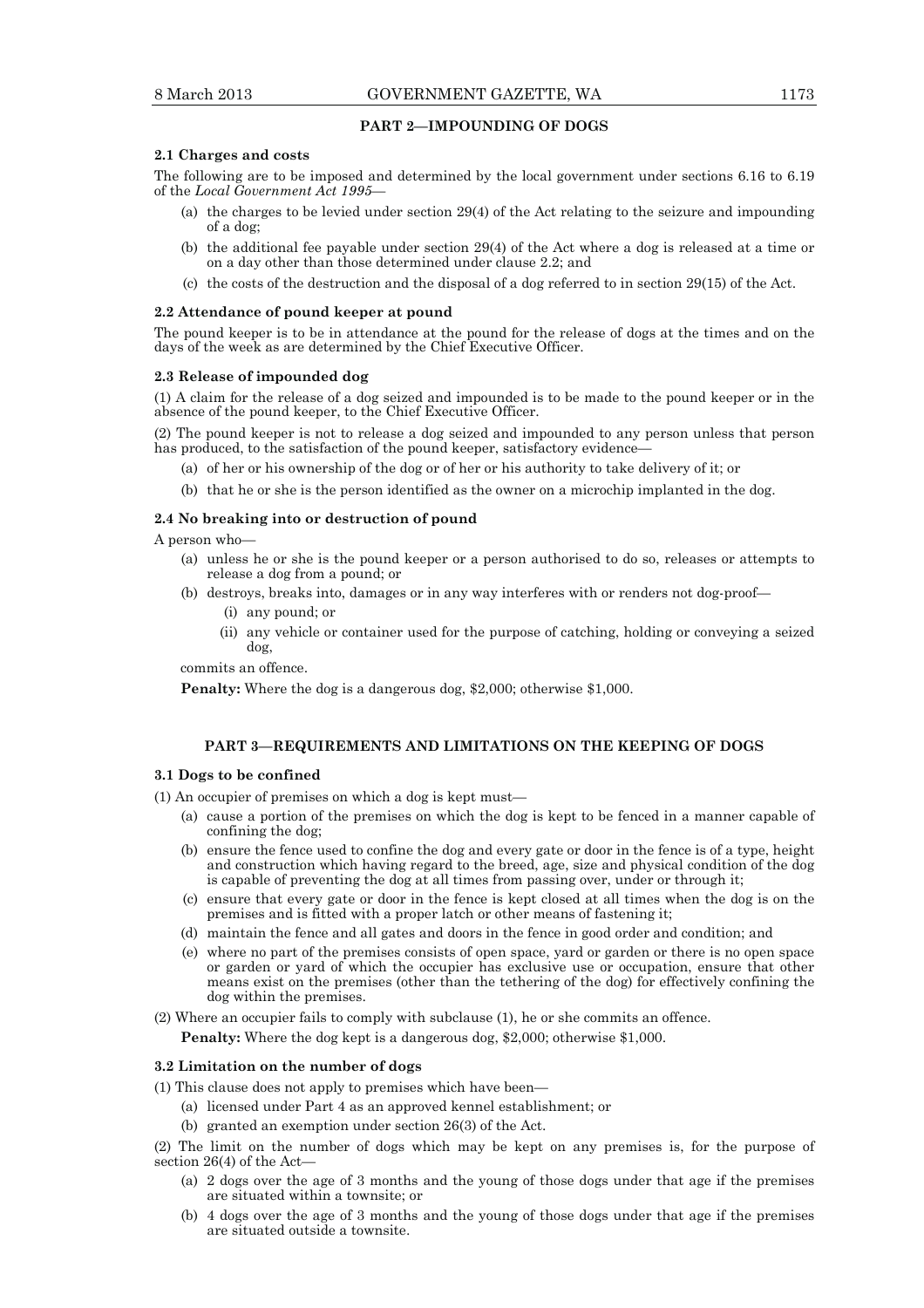### **PART 4—APPROVED KENNEL ESTABLISHMENTS**

#### **4.1 Interpretation**

In this Part and in Schedule 2—

*licence* means a licence to keep an approved kennel establishment on premises;

*licensee* means the holder of a licence;

- *premises,* in addition to the meaning given to it in section 3 of the Act, means the premises described in the application for a licence; and
- *transferee* means a person who applies for the transfer of a licence to her or him under clause 4.14.

#### **4.2 Application for licence for approved kennel establishment**

An application for a licence must be made in the form of that in Schedule 1, and must be lodged with the local government together with—

- (a) plans and specifications of the kennel establishment, including a site plan;
- (b) copies of the notices to be given under clause 4.3;
- (c) written evidence that either the applicant or another person who will have the charge of the dogs, will reside on the premises or, in the opinion of the local government, sufficiently close to the premises so as to control the dogs and so as to ensure their health and welfare;
- (d) a written acknowledgement that the applicant has read and agrees to comply with any code of practice relating to the keeping of dogs nominated by the local government; and
- (e) the fee for the application for a licence referred to in clause 4.10(1).

### **4.3 Notice of proposed use**

(1) An applicant for a licence must give notice of the proposed use of the premises as an approved kennel establishment after the application for a licence has been lodged—

- (a) once in a newspaper circulating in the district; and
- (b) to the owners and occupiers of any premises adjoining the premises.

(2) The notices in subclause (1) must specify that—

- (a) any written submissions as to the proposed use are to be lodged with the CEO within 14 days of the date the notice is given; and
- (b) the application and plans and specifications may be inspected at the offices of the local government.

(3) Where—

- (a) the notices given under subclause (1) do not clearly identify the premises; or
- (b) a notice given under subclause  $(1)(a)$  is of a size or in a location in the newspaper which, in the opinion of the local government, would fail to serve the purpose of notifying persons of the proposed use of the premises,

then the local government may refuse to determine the application for a licence until the notices or notice, as the case may be, is given in accordance with its directions.

#### **4.4 Exemption from notice requirements**

Where an application for a licence is made in respect of premises on which an approved kennel establishment is either a—

- (a) permitted use; or
- (b) use which the local government may approve subject to compliance with specified notice requirements.

under a town planning scheme, then the requirements of clauses 4.2(b), 4.3 and 4.5(a) do not apply in respect of the application for a licence.

### **4.5 When application can be determined**

An application for a licence is not to be determined by the local government until—

- (a) the applicant has complied with clause 4.2;
	- (b) the applicant submits proof that the notices referred to in clause 4.3(1) have been given in accordance with that clause; and
	- (c) the local government has considered any written submissions received within the time specified in clause  $4.3(2)(a)$  on the proposed use of the premises.

#### **4.6 Determination of application**

In determining an application for a licence, the local government is to have regard to

- (a) the matters referred to in clause 4.7;
- (b) any written submissions received within the time specified in clause  $4.3(2)(a)$  on the proposed use of the premises;
- (c) any economic or social benefits which may be derived by any person in the district if the application for a licence is approved;
- (d) the effect which the kennel establishment may have on the environment or amenity of the neighbourhood;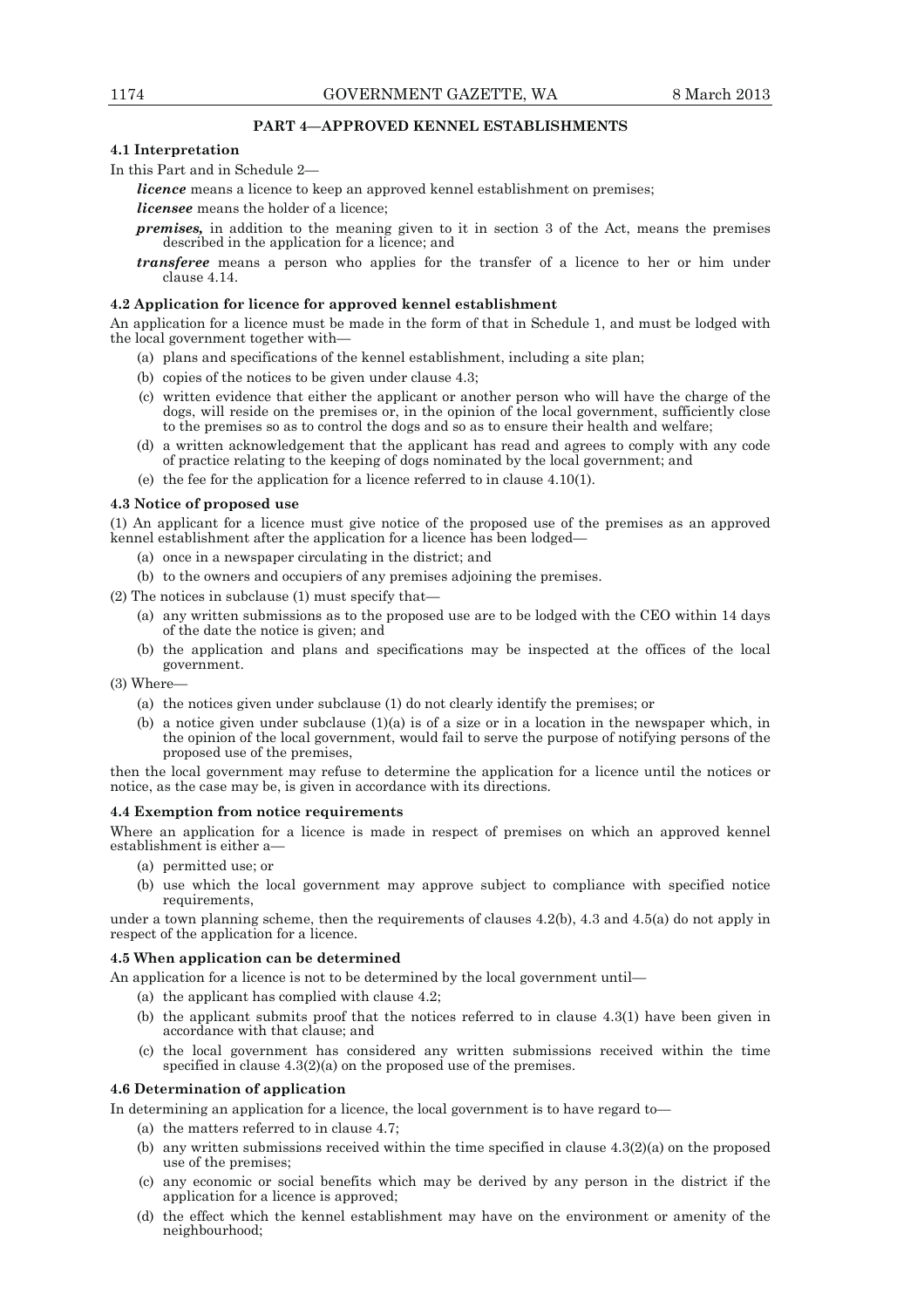- (e) whether the approved kennel establishment will create a nuisance for the owners and occupiers of adjoining premises; and
- (f) whether or not the imposition of and compliance with appropriate conditions of a licence will mitigate any adverse effects of the approved kennel establishment identified in the preceding paragraphs.

#### **4.7 Where application cannot be approved**

The local government cannot approve an application for a licence where—

- (a) an approved kennel establishment cannot be permitted by the local government on the premises under a town planning scheme; or
- (b) an applicant for a licence or another person who will have the charge of the dogs will not reside on the premises, or, in the opinion of the local government, sufficiently close to the premises so as to control the dogs and so as to ensure their health and welfare.

#### **4.8 Conditions of approval**

(1) The local government may approve an application for a licence subject to the conditions contained in Schedule 2 and to such other conditions as the local government considers appropriate.

(2) In respect of a particular application for a licence, the local government may vary any of the conditions contained in Schedule 2.

### **4.9 Compliance with conditions of approval**

A licensee who does not comply with the conditions of a licence commits an offence.

**Penalty:** \$1,000 and a daily penalty of \$100.

### **4.10 Fees**

(1) On lodging an application for a licence, the applicant is to pay a fee to the local government.

(2) On the issue or renewal of a licence, the licensee is to pay a fee to the local government.

(3) On lodging an application for the transfer of a valid licence, the transferee is to pay a fee to the local government.

(4) The fees referred to in subclauses (1) to (3) are to be imposed and determined by the local government under sections 6.16 to 6.19 of the *Local Government Act 1995*.

#### **4.11 Form of licence**

The licence is to be in the form determined by the local government and is to be issued to the licensee.

### **4.12 Period of licence**

(1) The period of effect of a licence is set out in section 27(5) of the Act.

(2) A licence is to be renewed if the fee referred to in clause 4.10(2) is paid to the local government prior to the expiry of the licence.

(3) On the renewal of a licence the conditions of the licence at the time of its renewal continue to have effect.

### **4.13 Variation or cancellation of licence**

(1) The local government may vary the conditions of a licence.

(2) The local government may cancel a licence—

- (a) on the request of the licensee;
- (b) following a breach of the Act, the Regulations or this local law; or
- (c) if the licensee is not a fit and proper person.
- (3) The date a licence is cancelled is to be—
	- (a) date requested by the licensee under subclause (2)(a); or
	- (b) date determined under section  $27(6)$  of the Act under subclauses  $(2)(b)$  and  $(2)(c)$ ...

(4) If a licence is cancelled the fee paid for that licence is not refundable for the term of the licence that has not yet expired.

### **4.14 Transfer**

(1) An application for the transfer of a valid licence from the licensee to another person must be—

- (a) made in the form determined by the local government;
- (b) made by the transferee;
- (c) made with the written consent of the licensee; and
- (d) lodged with the local government together with—
	- (i) written evidence that a person will reside at or within reasonably close proximity to the premises the subject of the licence; and
	- (ii) the fee for the application for the transfer of a licence referred to in clause 4.10(3).

(2) The local government is not to determine an application for the transfer of a valid licence until the transferee has complied with subclause (1).

(3) The local government may approve, whether or not subject to such conditions as it considers appropriate, or refuse to approve an application for the transfer of a valid licence.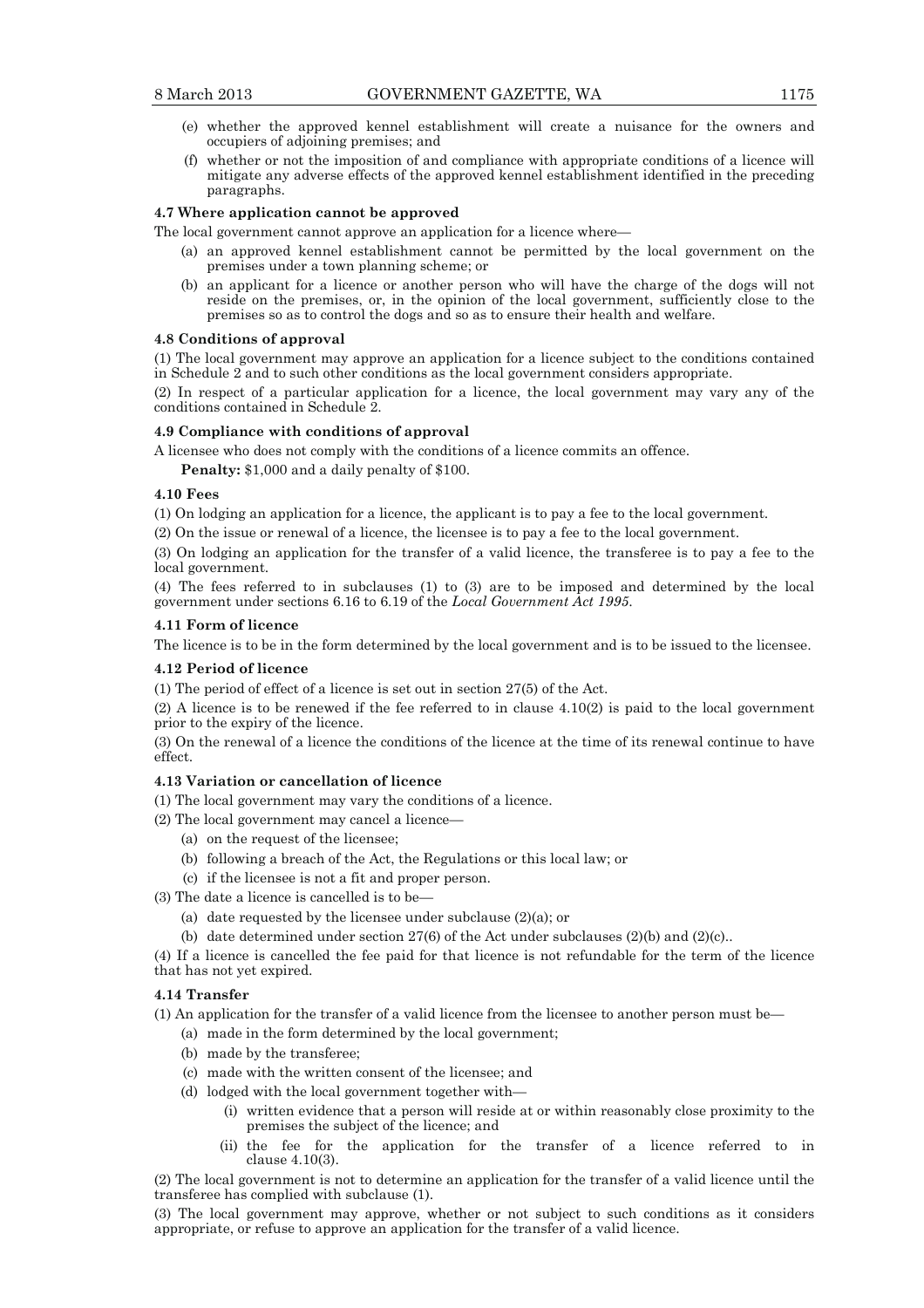(4) Where the local government approves an application for the transfer of a valid licence, then on the date of approval, unless otherwise specified in the notice issued under clause 4.15(b), the transferee becomes the licensee of the licence for the purposes of this local law.

### **4.15 Notification**

The local government is to give written notice to—

- (a) an applicant for a licence of the local government's decision on her or his application;
- (b) a transferee of the local government's decision on her or his application for the transfer of a valid licence;
- (c) a licensee of any variation made under clause 4.13(1);
- (d) a licensee when her or his licence is due for renewal and the manner in which it may be renewed;
- (e) a licensee when her or his licence is renewed;
- (f) a licensee of the cancellation of a licence under clause  $4.13(2)(a)$ ; and
- (g) a licensee of the cancellation of a licence under paragraphs (b) or (c) of clause  $4.13(2)$ , which notice is to be given in accordance with section  $27(6)$  of the Act.

#### **4.16 Inspection of kennel**

With the consent of the occupier, an authorised person may inspect an approved kennel establishment at any time.

### **PART 5—DOGS IN PUBLIC PLACES**

# **5.1 Places where dogs are prohibited absolutely**

(1) Subject to section 8 of the Act and section 66J of the *Equal Opportunity Act 1984*, dogs are prohibited absolutely from entering or being in any of the following places—

- (a) a public building, unless permitted by a sign;
- (b) a theatre or picture gardens;
- (c) all food premises and food transport vehicles;
- (d) a public swimming pool; and
- (e) a public toilet block or changing room;
- (f) a cemetery, unless otherwise provided for in the local governments local law relating to cemeteries.

(2) If a dog enters or is in a place specified in subclause (1), every person liable for the control of the dog at that time commits an offence.

**Penalty:** Where the dog is a dangerous dog, \$2,000; otherwise \$1,000.

### **5.2 Places which are dog exercise areas**

(1) Subject to clause 5.1 and subclause (2) of this clause, for the purposes of sections 31 and 32 of the Act, the reserve locations listed in Schedule 4 are specified dog off-leash exercise areas.

(2) Subclause (1) does not apply to—

- (a) land which has been set apart as a children's playground;
- (b) an area being used for sporting or other activities, as permitted by the local government, during the times of such use; or
- (c) a car park.

# **PART 6—MISCELLANEOUS**

# **6.1 Offence to excrete**

(1) A dog must not excrete on—

- (a) any thoroughfare or other public place; or
- (b) any land which is not a public place without the consent of the occupier.

(2) Subject to subclause (3), if a dog excretes contrary to subclause (1), every person liable for the control of the dog at that time commits an offence.

### **Penalty:** \$200.

(3) The person liable for the control of the dog does not commit an offence against subclause (2) if any excreta is removed immediately by that person.

# **PART 7—ENFORCEMENT**

### **7.1 Interpretation**

In this Part—

*infringement notice* means the notice referred to in clause 7.3; and *notice of withdrawal* means the notice referred to in clause 7.6(1).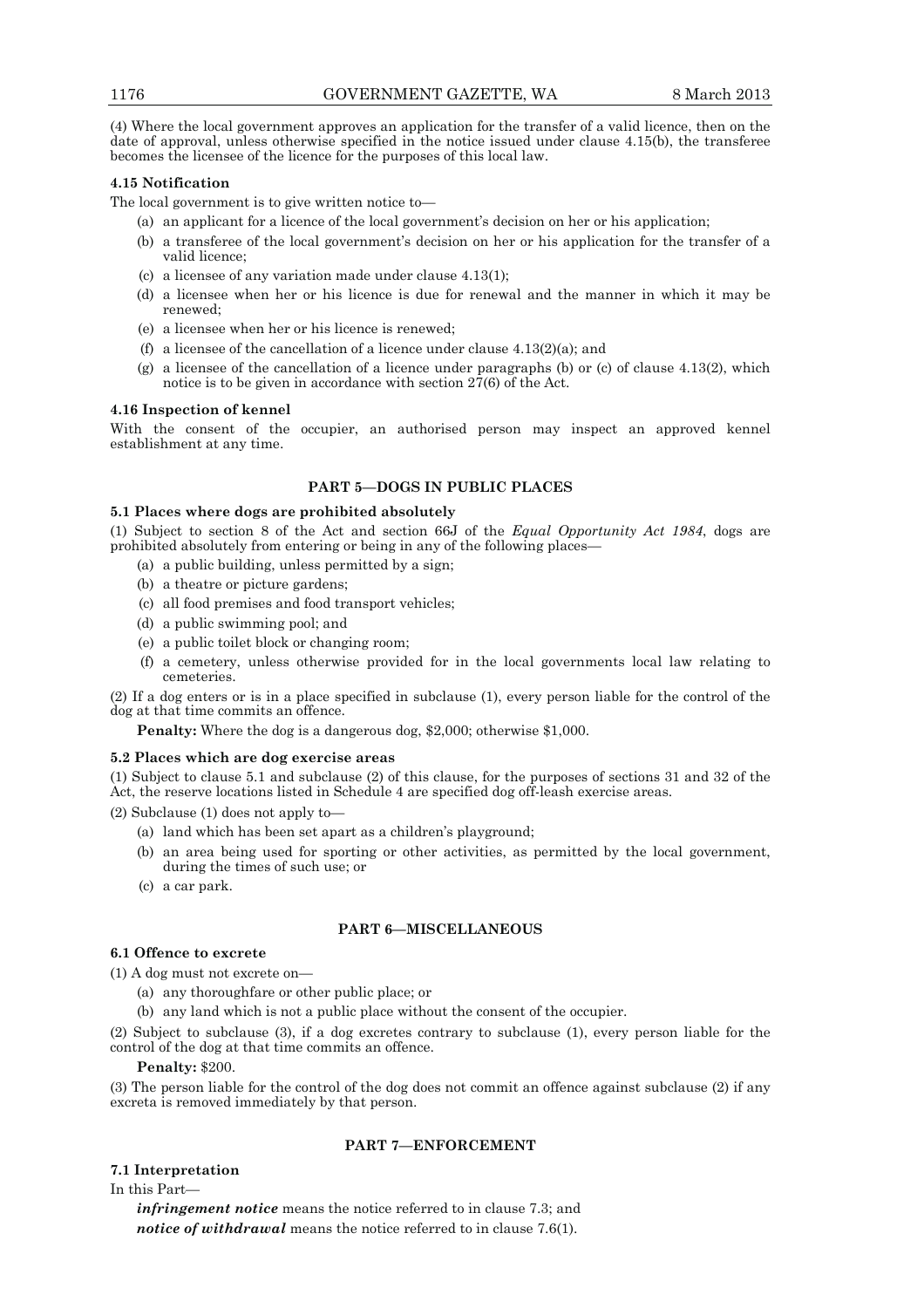#### **7.2 Modified penalties**

(1) The offences contained in Schedule 3 are offences in relation to which a modified penalty may be imposed.

(2) The amount appearing in the third column of Schedule 3 directly opposite an offence is the modified penalty payable in respect of that offence if—

- (a) the dog is not a dangerous dog; or
- (b) the dog is a dangerous dog, but an amount does not appear in the fourth column directly opposite that offence.

(3) The amount appearing in the fourth column of Schedule 3 directly opposite an offence is the modified penalty payable in respect of that offence if the dog is a dangerous dog.

#### **7.3 Issue of infringement notice**

Where an authorised person has reason to believe that a person has committed an offence in respect of which a modified penalty may be imposed, he or she may issue to that person a notice in the form of Form 7 of the First Schedule of the Regulations.

### **7.4 Failure to pay modified penalty**

Where a person who has received an infringement notice fails to pay the modified penalty within the time specified in the notice, or within such further time as may in any particular case be allowed by the CEO, he or she is deemed to have declined to have the offence dealt with by way of a modified penalty.

### **7.5 Payment of modified penalty**

A person who has received an infringement notice may, within the time specified in that notice or within such further time as may in any particular case be allowed by the CEO, send or deliver to the local government the amount of the penalty, with or without a reply as to the circumstances giving rise to the offence, and the local government may appropriate that amount in satisfaction of the penalty and issue an acknowledgment.

#### **7.6 Withdrawal of infringement notice**

(1) Whether or not the modified penalty has been paid, an authorised person may withdraw an infringement notice by sending a notice in the form of Form 8 of the First Schedule of the Regulations. (2) A person authorised to issue an infringement notice under clause 7.3 cannot sign or send a notice of withdrawal.

### **7.7 Service**

An infringement notice or a notice of withdrawal may be served on a person personally, or by leaving it at or posting it to her or his address as ascertained from her or him, or as recorded by the local government under the Act, or as ascertained from inquiries made by the local government.

————

### *Schedule 1*  **APPLICATION FOR A LICENCE FOR AN APPROVED KENNEL ESTABLISHMENT**

[clause 4.2]

|              | Apply for a licence for an approved kennel establishment at (address of premises)                                                                                                                                                               |  |  |  |
|--------------|-------------------------------------------------------------------------------------------------------------------------------------------------------------------------------------------------------------------------------------------------|--|--|--|
|              |                                                                                                                                                                                                                                                 |  |  |  |
| $\pmb{\ast}$ |                                                                                                                                                                                                                                                 |  |  |  |
| $\star$      | premises so as to control the dogs and so as to ensure their health and welfare) at                                                                                                                                                             |  |  |  |
|              |                                                                                                                                                                                                                                                 |  |  |  |
|              | Attached are-                                                                                                                                                                                                                                   |  |  |  |
|              | $\mathcal{L} \setminus \mathcal{L}$ . The state of the state of the state of the state of the state of the state of the state of the state of the state of the state of the state of the state of the state of the state of the state of the st |  |  |  |

- (a) a site plan of the premises showing the location of the kennels and yards and all other buildings and structures and fences;
- (b) plans and specifications of the kennel establishment;
- (c) copy of notice of proposed use to appear in newspaper;
- (d) copy of notice of proposed use to be given to adjoining premises;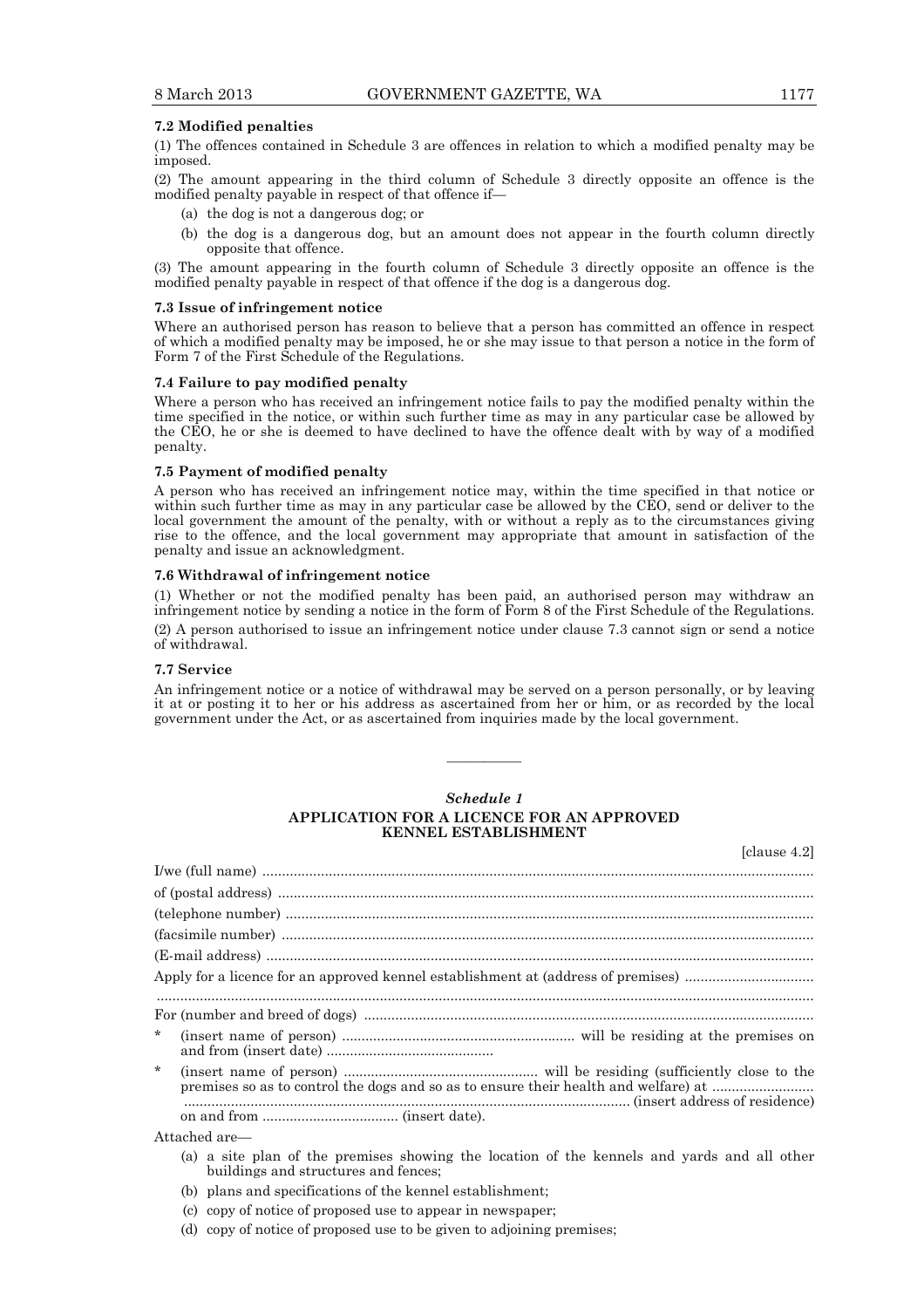- (e) written evidence that a person will reside—
	- (i) at the premises; or
	- (ii) sufficiently close to the premises so as to control the dogs and so as to ensure their health and welfare; and
- (f) if the person in item (e) is not the applicant, written evidence that the person is a person in charge of the dogs.

Signature of applicant ........................................................

Date ...................................

delete where inapplicable.

Note: a licence if issued will have effect for a period of 12 months—section 27.5 of the Dog Act.

#### OFFICE USE ONLY

Application fee paid on *[insert date]*.

### *Schedule 2*  **CONDITIONS OF A LICENCE FOR AN APPROVED KENNEL ESTABLISHMENT**

————

[clause 4.8(1)]

An application for a licence for an approved kennel establishment may be approved subject to the following conditions—

- (a) each kennel, unless it is fully enclosed, must have a yard attached to it;
- (b) each kennel and each yard must be at a distance of not less than—
	- (i) 25m from the front boundary of the premises and 5m from any other boundary of the premises;
	- (ii) 10m from any dwelling; and
	- (iii) 25m from any church, school room, hall, factory, dairy or premises where food is manufactured, prepared, packed or stored for human consumption;
- (c) each yard for a kennel must be kept securely fenced with a fence constructed of link mesh or netting or other materials approved by the local government;
- (d) the minimum floor area for each kennel must be calculated at 2.5 times the length of the breed of dog (when it is fully grown), squared, times the number of dogs to be housed in the kennel and the length of the dog is to be determined by measuring from the base of the tail to the front of its shoulder;
- (e) the floor area of the yard attached to any kennel or group of kennels must be at least twice the floor area of the kennel or group of kennels to which it is attached;
- (f) the upper surface of the kennel floor must be—
	- (i) at least 100mm above the surface of the surrounding ground;
	- (ii) smooth so as to facilitate cleaning;
	- (iii) rigid;
	- (iv) durable;
	- (v) slip resistant;
	- (vi) resistant to corrosion;
	- (vii) non-toxic;
	- (viii) impervious;
	- (ix) free from cracks, crevices and other defects; and
	- (x) finished to a surface having a fall of not less than 1 in 100 to a spoon drain which in turn must lead to a suitably sized diameter sewerage pipe which must be properly laid, ventilated and trapped in accordance with the health requirements of the local government;
- (g) all kennel floor washings must pass through the drain in item  $(f)(x)$  and must be piped to approved apparatus for the treatment of sewage in accordance with the health requirements of the local government;
- (h) the kennel floor must have a durable upstand rising 75mm above the floor level from the junction of the floor and external and internal walls, or internal walls must be so constructed as to have a minimum clearance of 50mm from the underside of the bottom plate to the floor;
- (i) where a yard is to be floored, the floor must be constructed in the same manner as the floor of any kennel;
- (j) from the floor, the lowest internal height of a kennel must be, whichever is the lesser of—
	- (i) 2m; or
	- (ii) 4 times the height of the breed of dog in the kennel, when it is fully grown, measured from the floor to the uppermost tip of its shoulders while in a stationary upright position;